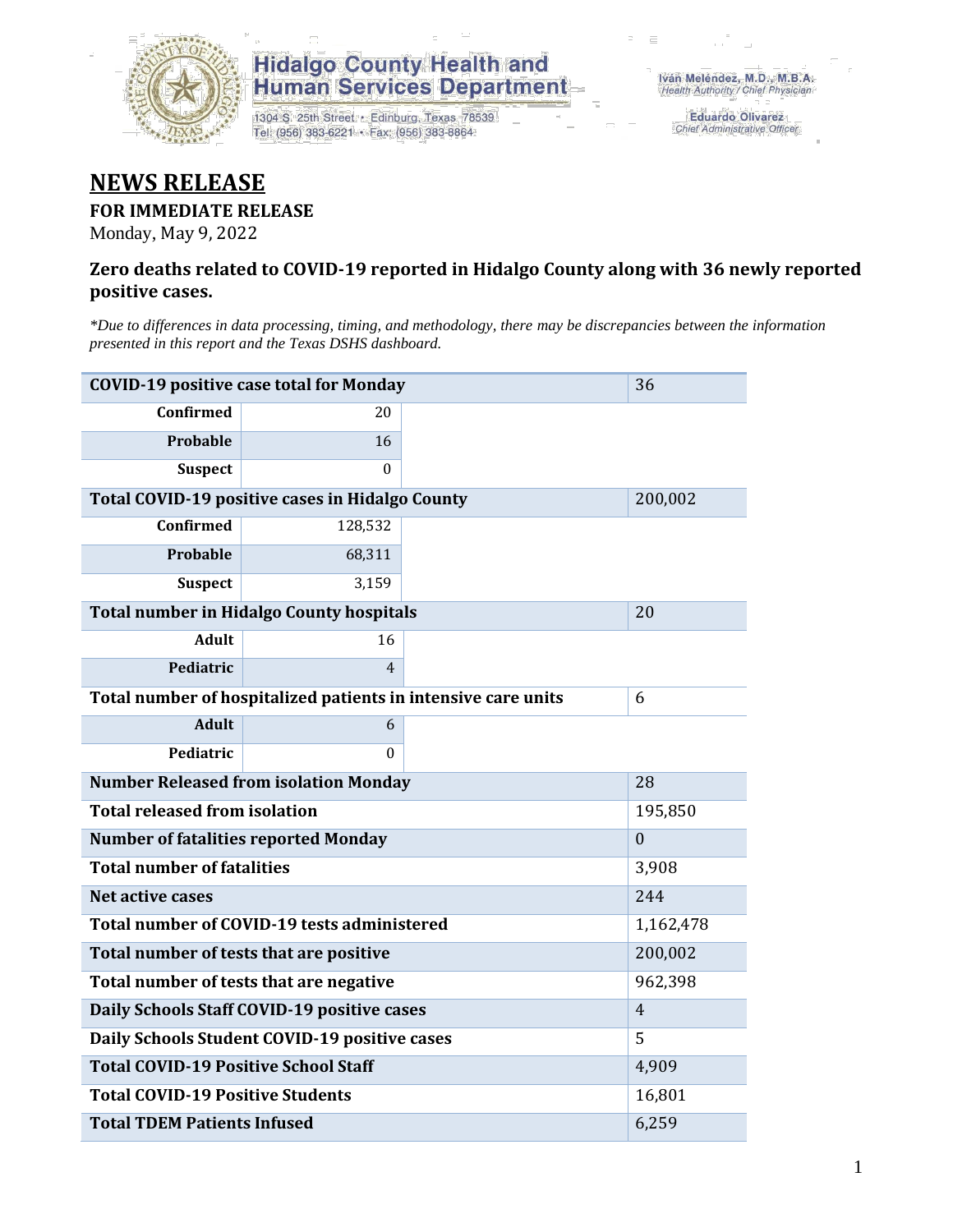

### **Hidalgo County Health and Human Services Department**

1304 S. 25th Street · Edinburg, Texas 78539 Tel: (956) 383-6221 · Fax: (956) 383-8864

Iván Meléndez, M.D., M.B.A. Health Authority / Chief Physician

> **Eduardo Olivarez** Chief Administrative Officer

*Hidalgo County uses the case status definition provided by the Texas Department of State Health Service's 2020 Epi Case Criteria Guide revised November 2020.*

- *1. Confirmed: A person who has tested positive through a molecular or PCR (oral or nasal swabs) test that looks for the presence of the virus's genetic material.*
- *2. Probable: A person who meets presumptive laboratory evidence through detection of COVID-19 by antigen test in a respiratory specimen.*
- *3. Suspect: A person who meets supported laboratory evidence through detection of specific antibodies in serum, plasma, whole body, and no prior history of being confirmed or probable case.*

*For more information of case status definition for COVID-19, please refer to:*

<https://www.dshs.state.tx.us/IDCU/investigation/epi-case-criteria-guide/2020-Epi-Case-Criteria-Guide.pdf>

| <b>Age Range</b> | <b>Number of Cases</b> |  |  |  |
|------------------|------------------------|--|--|--|
| $0 - 11$         | 5                      |  |  |  |
| $12 - 19$        | 8                      |  |  |  |
| 20 <sub>s</sub>  | 10                     |  |  |  |
| 30 <sub>s</sub>  | 2                      |  |  |  |
| 40s              | 1                      |  |  |  |
| 50s              | 6                      |  |  |  |
| 60s              | 4                      |  |  |  |
| $70+$            | 0                      |  |  |  |
| Total:           | 36                     |  |  |  |

Case Breakdown by Age Group: